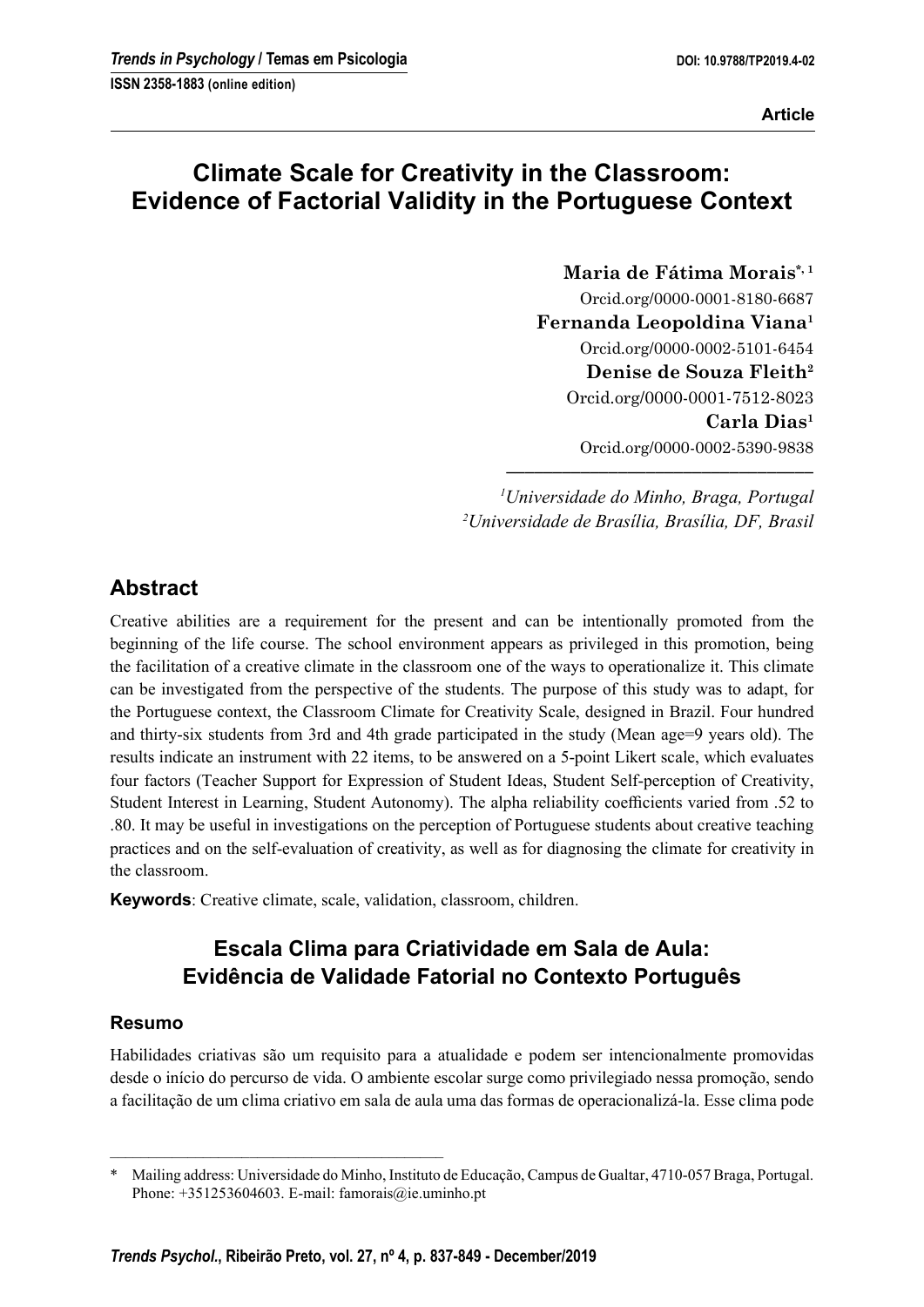ser investigado sob a ótica dos alunos. O objetivo deste estudo foi adaptar, para o contexto português, a Escala sobre o Clima para a Criatividade em Sala de Aula, desenvolvida no Brasil. Participaram da pesquisa 436 alunos dos 3º e 4º anos de escolaridade (idade média=9 anos). Os resultados mostram um instrumento com 22 itens, a serem respondidos em uma escala Likert de 5 pontos, a qual avalia quatro fatores (Suporte do Professor à Expressão de Ideias do Aluno, Autopercepção do Aluno com Relação à Criatividade, Interesse do Aluno pela Aprendizagem, Autonomia do Aluno). Os coeficientes alfa de fi dedignidade variaram de 0,52 a 0,80. Ela pode ser útil em pesquisas sobre a percepção de alunos portugueses sobre práticas incentivadoras à criatividade por parte dos docentes e sobre a autoavaliação de criatividade, bem como para fins de diagnóstico do clima para criatividade em sala de aula.

Palavras-chave: Clima criativo, escala, validação, sala de aula, crianças.

## Escala Clima para la Creatividad en la Classe: Evidencia de Validez Factorial en el Contexto Português

#### Resumen

Las habilidades creativas son un requisito para la actualidad y pueden promoverse intencionalmente desde el inicio del recorrido de la vida. El ambiente escolar surge como privilegiado en esta promoción, siendo la facilitación de un clima creativo en el aula una de las formas de operacionalizarla. Este clima puede ser investigado bajo la óptica de los alumnos. El objetivo de este estudio fue adaptar al contexto portugués, el clima escala para la creatividad en el aula, desarrollado en Brasil. Participaron de la encuesta 436 alumnos de los 3º y 4º años de escolaridade (edade media=9 años). Los resultados muestran un instrumento con 22 ítems, a ser respondidos en una escala likert de 5 puntos, que evalúa cuatro factores (Apoyo a la Expresión de Ideas del Alumno, Autopercepción de creatividad, Interés del Alumno por el Aprendizaje, Autonomía del Alumno). Los coeficientes alfa de fidedignidade variaram de 0.52 a 0.80. Puede ser útil en la investigación sobre la percepción de los estudiantes portugueses sobre las prácticas de enseñanza que fomentan la creatividad y la autoevaluación de la creatividad, así como para fines de diagnóstico del clima para la creatividad en el aula.

Palabras clave: Clima creativo, escala, validación, clase, niños.

In the 1950s, Guilford encouraged research on creativity, showing the relevance of this construct to various domains, including education. Since then, the study of creativity would no longer be the same, growing, gaining scientific credibility and diversifying (Alencar, 2015). In the 21st century, creativity is not only considered important, but it has also gained the status of essential, a requirement for the world today, according to Lambert (2017). Other authors associate being creative today to an issue of survival (Miller & Dumford, 2014). This need is underlined given the accelerated and unpredictable transformations the world imposes on the ordinary citizen and on the leadership of the socio-political and scientific-technological contexts: there will be no way to cope with such a world effectively without creative problemsolving skills (Williams, Runco, & Berlow, 2016).

Creativity is understood here based on the standard definition by Runco and Jaeger (2012), which joins the agreement of several authors until date. According to that definition, creativity operates in simultaneously effective and original ideas and products. For its part, being creative has been presented as an inherent potential for all individuals and can be developed in an intentional and systematic way (Runco, 2014) throughout the life course and at the various levels of education (Cropley, 2015; Kaufman, 2016; Silva & Nakano, 2012).

The promotion of creative abilities can and should be initiated in the first years of life (Russ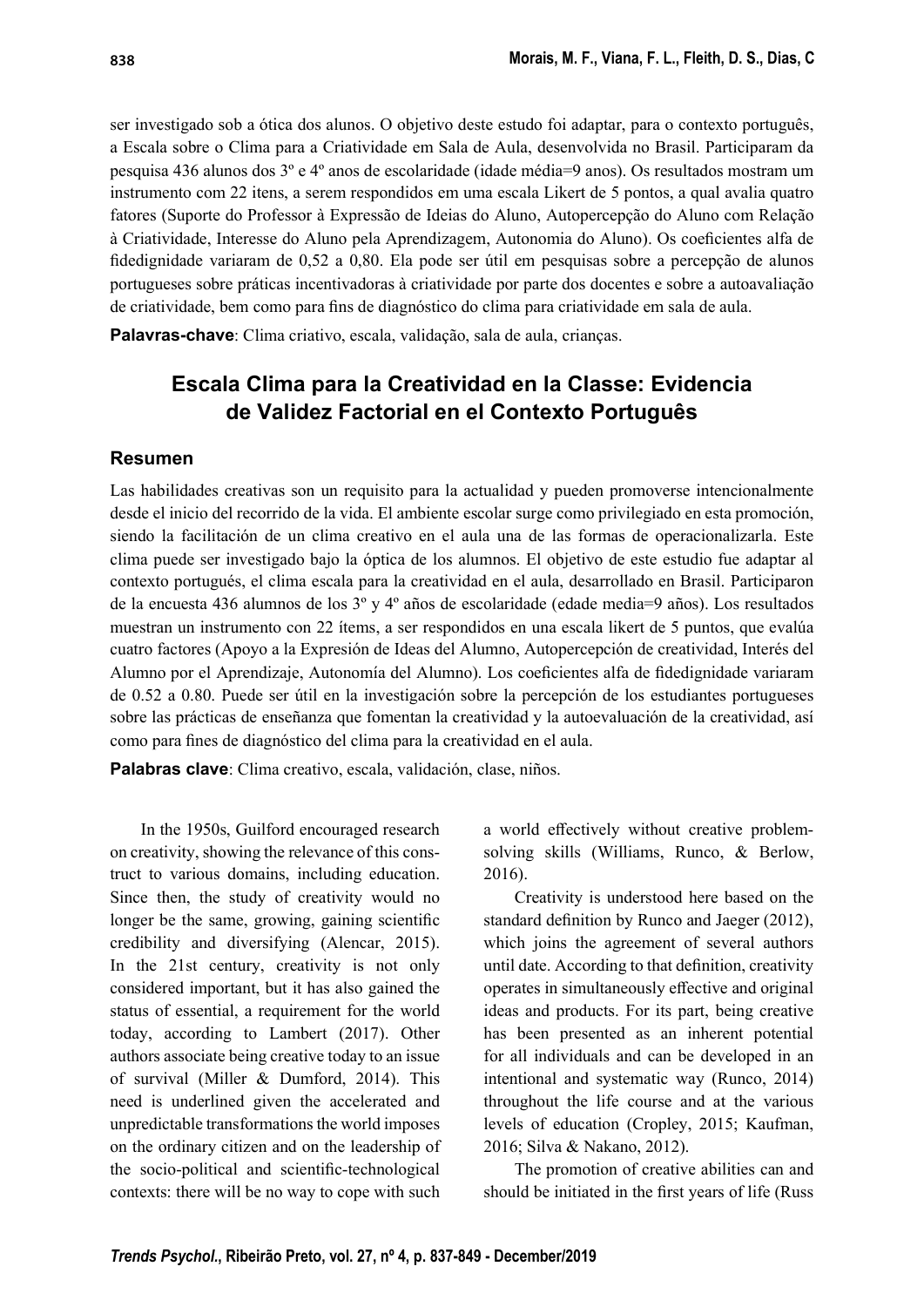& Lee, 2017). If the creativity development trajectories are taken, its first manifestations, around the age of 2-3 years, seem to be clear in symbolic play (Vygotsky, 2004) and, in the course of childhood, there are declines and recoveries in these manifestations, about the ages of which authors do not always agree (Besançon, Lubart, & Barbot, 2013; He & Wong, 2015). In the justifications for such oscillations, however, the importance of environmental dimensions has been frequently mentioned, such as the requirement and awareness of norms, the adaptation to more or less conventional behaviors or to the structure of presented activities (Alencar, Braga, & Marinho, 2016; Besançon et al., 2013).

Consequently, a context that prevails in childhood for an intentional development of creativity is the school (Baer, 2016; Starko, 2014). This context is made up of multiple influences, allows multiple acquisitions of knowledge and skills, and this is where the child spends most of his/her time (Soulé & Warrick, 2015)". The teacher also plays a central role in modeling attitudes and behaviors, which may impact on the promotion or inhibition of creative expression (Omdal & Graefe, 2017; Sierra, Escobedo, Cuervo, & Rosal, 2015). As Romo (2008, p. 89) pointed out, "the school is a good bed of creative minds", in which the adults' creativity largely depends on how they exercised it as children. For Glaveanu (2018), it is more important for the teacher to see how the students are creative than to inquire how creative they are. Thus, different ways of thinking about creativity and being creative would be valued in the classroom.

Thus, the promotion of a creative environment is relevant, that is, an environment in which the school promotes creativity in the individuals, particularly in the classroom (Wechsler, Oliveira, & Tonete-Suárez, 2015). Research on this type of environment has emerged in the domain of business organizations (Hong, Chang, & Chai, 2014), having been less developed in the educational context despite its claimed relevance (Santos & Fleith, 2015; Tan et al., 2015).

What can one consider to be a creative classroom climate? Its contours can be established, thinking of the promotion of facilitating conditions and the impediment of obstacles to creativity. In both cases, the boundaries between pedagogical practices and teacher profile or between external and personal aspects of the student are difficult to assume, and there is no independence between these conditions (Nehaedani, Mormoosavi, Sani, Tabarraei, & Ghodrati, 2013). Psychological characteristics are interacting with environmental contingencies in a continuous model throughout life (Alencar & Formiga-Sobrinho, 2017).

As facilitating conditions of creative expression in the classroom, one can firstly refer to a relationship in the class, among all the actors, determined by mutual acceptance, safety and well-being. In this context, the interests and abilities of the students should be valued, making their learning meaningful (assimilation of the knowledge into the student's daily life should be possible) and promoting self-esteem and autonomy. The students will thus have space to express their ideas, affirm themselves, take risks and criticize. Inquiry should also be encouraged, facilitating curiosity, as well as humor and the play dimension in parallel with the incentive to responsibility (Alencar et al., 2016; Fleith & Morais, 2017). Long-term curricular planning, balance between freedom and structure, flexible use of the classroom space and a good teacherstudent relationship can also favor creativity in the school context (Davies et al., 2014).

A climate that promotes creativity should also explicitly convey the appreciation and stimulation of creative responses, without fearing student divergence, and focus on the connectivity and interdisciplinarity of teaching practices, as well as an atmosphere of collaboration and dialogue (Harris & de Bruin, 2018). Such creative responses, in turn, require time: to assimilate and relate knowledge, to reflect, to generate ideas and not just reproduce them. In view of this work of the student, the teacher should also provide continuous and constructive feedback (Fleith & Morais, 2017).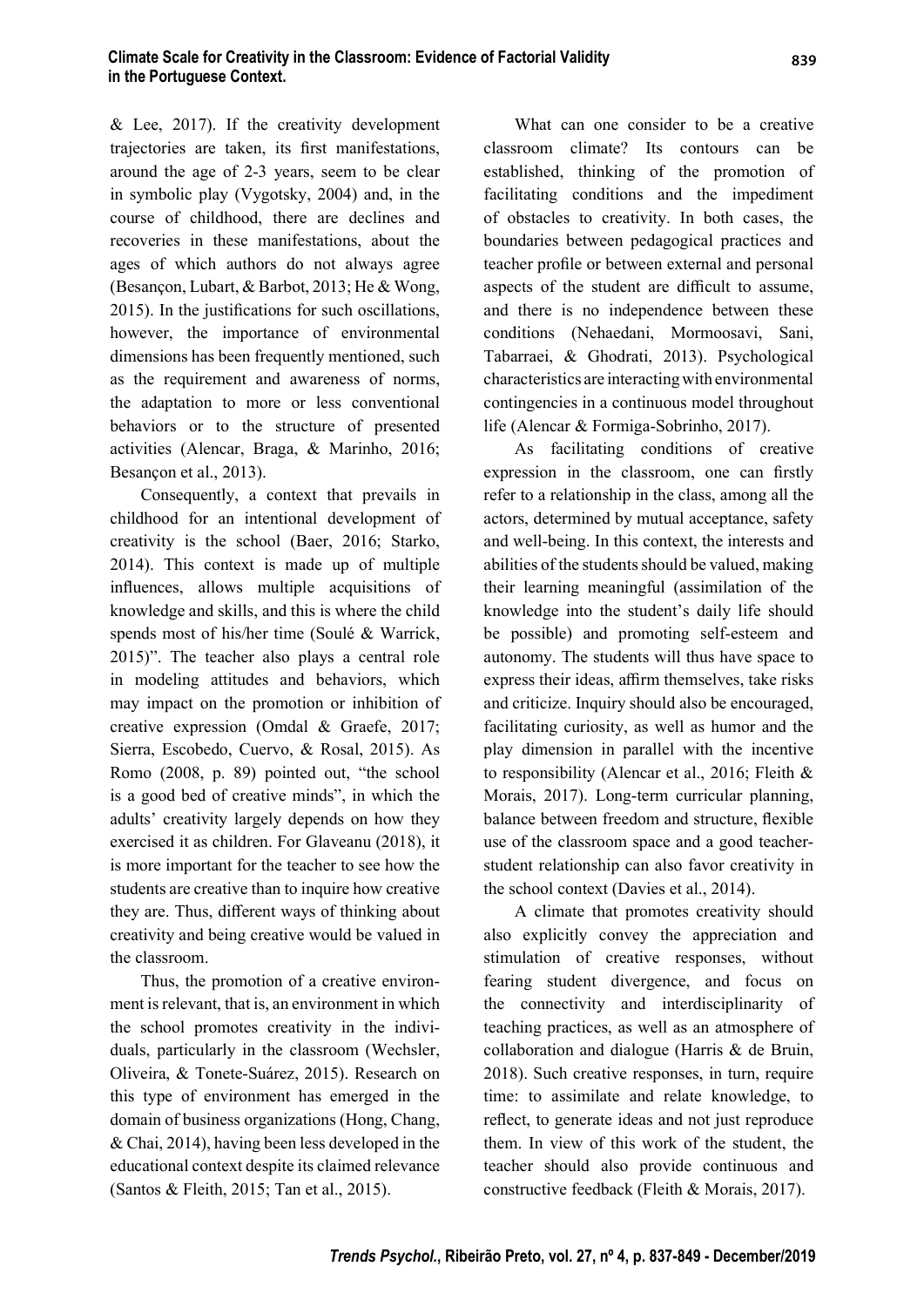The range of proposed tasks, materials, instruction techniques and forms of evaluation facilitates, together with the conditions described above, something fundamental to creative expression: the motivation for what the student is proposed to accomplish. Creativity requires motivation, especially intrinsic (Grohman & Snyder, 2017; Hennessey & Amabile, 2010; Jesus, Rus, Lens, & Imaginário, 2013). Only a motivated student commits and engages in challenges that demand the discovery of new mental pathways and new solutions (creative problem solving).

Teachers who create and manage a creative climate (which they also belong to) are then persons who, regardless of their individual creativity, can understand and adapt to a particular class context and foster creativity in their pedagogical practice (Davies et al., 2014; Glaveanu, 2018). In addition to the environment to be managed with the outlines already exposed, there are characteristics of the creative person that any teacher needs to have and use in their classroom action (Cropley, 2015). They need to be dynamic, critical, open-minded, selfconfident and persistent teachers (Alencar et al., 2016; Cropley, 2015). Thus, they will know how to creatively use what the curriculum allows for student development and position themselves critically towards their practices and the school context (Bramwell, Reilly, Lilly, Kronish, & Chennabathni, 2011; Sierra et al., 2015).

Many gaps still remain though in the implementation of teaching aimed at the development of creative potential (Sternberg, 2015). Some of these difficulties relate to the pressure to comply with the curricula, the distribution of school days, the type of evaluation, the training of teachers or the material conditions of the school. At the same time, teaching is still centered on a standardized methodology that favors rational, logical and verbal skills, promotes memorization, competition and the convergent production of responses, to the detriment of a process of broadening possibilities based on error, encouragement and collaboration, as well as the valuation of divergence, opportunity for

expression, and choice (Bahia & Trindade, 2013; Cho, Pemberton, & Ray, 2017).

The climate in favor of or against creativity in the classroom should be evaluated, helping to raise awareness of needs and expectations, based on which educational practices can be reinforced or changed (Krumm, Vargas-Rubilar, Lemos, & Oros, 2015). Investigating what students think about creativity, how they assess the classroom climate, and the extent to which teaching practices favor creative behaviors are possible ways to better understand the phenomenon of creativity in the school context (Beghetto & Plucker, 2016; Morais & Fleith, 2017; Nakano, 2018).

In the literature review, some instruments were identified, aimed at teachers, who evaluate aspects of the classroom climate for creativity. For example, Richardson and Mishra (2018) proposed an instrument called SCALE: Support for Creativity in a Learning Environment to help educators create learning environments that promote student creativity. The instrument evaluates three factors: Learner Engagement, Physical Environment, and Learning Climate. The SCALE consists of 14 items, answered on a Likert scale ranging from 0 (no evidence) to 3 (high evidence). Examples of instrument items are: "a variety of resources are available to students","the atmosphere is collaborative and friendly", "students are given time to develop ideas and creative thinking". The credibility of the measure was obtained through the triangulation of three sources of information: literature review, observation of teaching practice and feedback from the manager. However, to further assess the reliability and validity of the scale, future studies need to be conducted.

In addition, Soh (2017) elaborated The Creativity Fostering Teacher Behavior Scale (CFTIndex) to guide teachers on how to create classroom conditions that stimulate creativity. For the author, teachers need to be aware of the possible paths to develop student creativity. The instrument evaluates nine classroom characteristics, distributed among 45 items: independence, integration, motivation, judgment,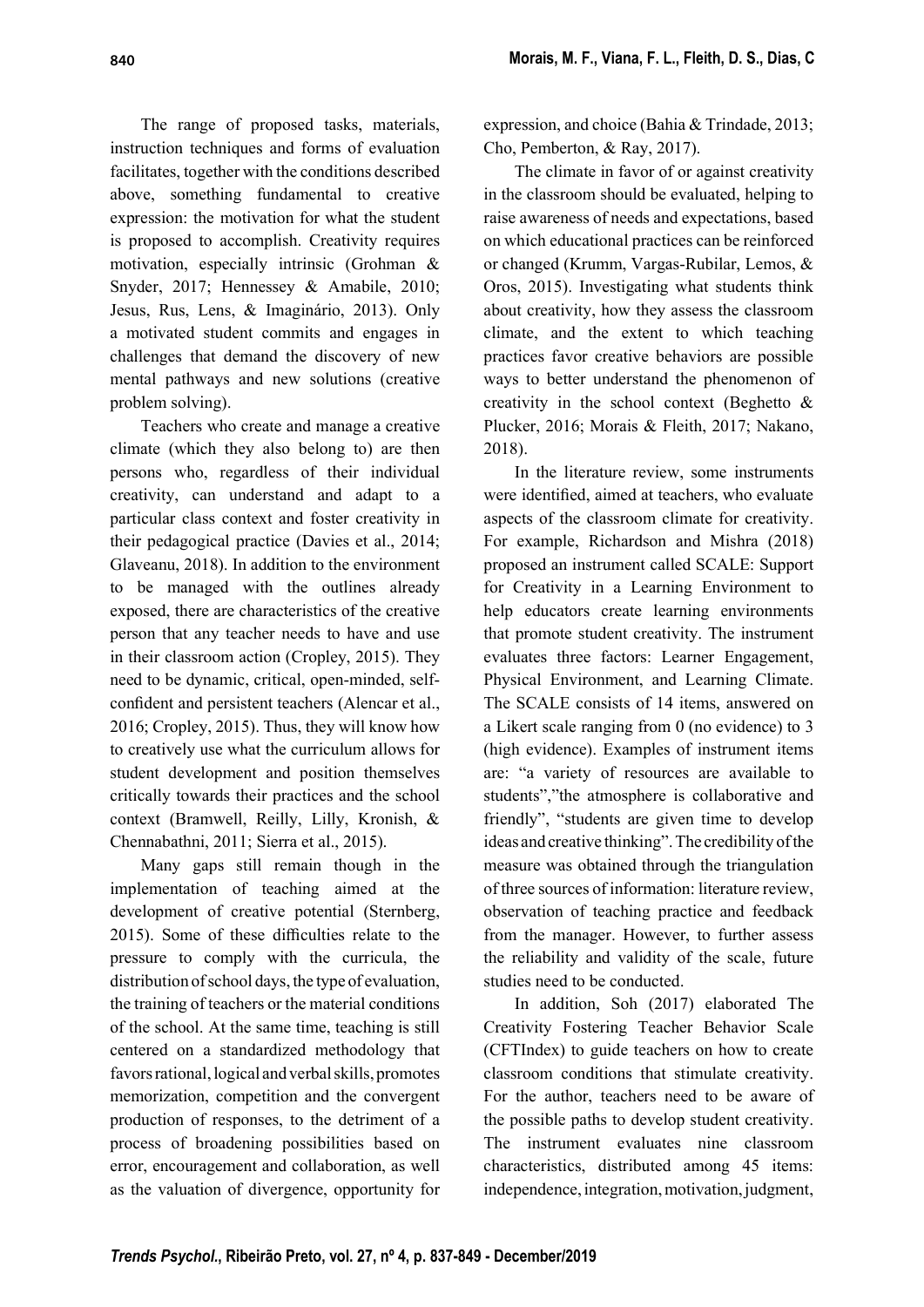flexibility, evaluation, question, opportunities and frustration. Example items: "In my class, students have opportunities to share ideas and views"; "My students who are frustrated can come to me for emotional support"; "I encourage students to show me what they have learned on their own". The instrument reliability coefficient is 0.82.

In Brazil, the Classroom Creativity Climate Scale (Fleith & Alencar, 2005) was elaborated, evaluating the teacher's support for the production and expression of the student's ideas, the student's self-perceived creativity, the student's autonomy at school and the student's interest in learning in this context, from the students' perspective. Good psychometric characteristics were found and some studies were conducted, namely in Brazil and Portugal, taking the application of this scale to the first education cycle (Dias, 2014; Leite, 2017; Santos & Fleith, 2015). In the case of Portugal, linguistic adaptations of the scale were made, but there is still no validated assessment instrument for the country about the climate that facilitates creativity in the classroom. The purpose of this study was to present the stages of adaptation to Portugal of the Classroom Creativity Climate Scale (Fleith & Alencar, 2005).

#### Method

#### **Participants**

The sample consisted of 436 students (51.4% girls and 48.6% boys) from public and private primary schools in the districts of Porto, Aveiro and Braga, Portugal. The students attended the 3rd (47%) and the 4th (53%) grades. In the 3rd grade, 97.6% of the students were between 8 and 9 years old (and five students of 10 and 11 years old failed and were attending 3rd grade for the second time); in the 4th grade, 97.4% were between 9 and 10 years old (and 6 students aged 11 and 12 years failed and were attending 4th grade for the second time).

#### Instrument

The Climate Scale for Classroom Creativity (Fleith & Alencar, 2005) was used, consisting of 22 items on a five-point Likert scale (responses between "never" and "always"). These items are organized into five factors: Factor I - Teacher Support for Expression of Student Ideas with five items (example item: "The teacher pays attention to my ideas"), Factor II - Student Self-perception of Creativity with four items (example item: "I use my imagination"), Factor III - Student Interest in Learning with six items (example item: "I like the subject taught"), Factor IV - Student Autonomy with four items (example item: "I can choose what I want to do"), Factor V - Teacher's Encouragement for the Production of Student Ideas with three items (example item: "The teacher asks me to think of new ideas"). The internal consistency coefficients of the scale (Cronbach's alpha coefficients) range between .55 and .73 and the factors explain 31% of the variance in the results. This instrument was revised for the sake of adaptation to Portuguese from Portugal and was subsequently evaluated by independent experts to validate this linguistic adaptation. There is no preset time for how long it takes to apply the scale. The instrument also included questions regarding demographic data from the respondents (i.e., age, grade, etc).

#### Data Collection Procedures

The application of the instrument, conducted by a Psychology graduate, took place in a classroom context, without the presence of the teacher, and took about 30 minutes. Previously, the students received explanations about the objective of the activity, guaranteeing the confidentiality and anonymity of the applied scale, as well as its non-evaluative nature in the academic sense. Concerning the instructions, students were informed that they only needed a pen and that they could not look at or ask their colleagues. Next, the instructions were read and the two examples on the first page of the instrument were solved in the group.

#### Data Analysis

For the analysis of the data, an exploratory factor analysis of the scale items was carried out, with the 25nd version of SPSS (Statistical Package for Social Sciences), using the princi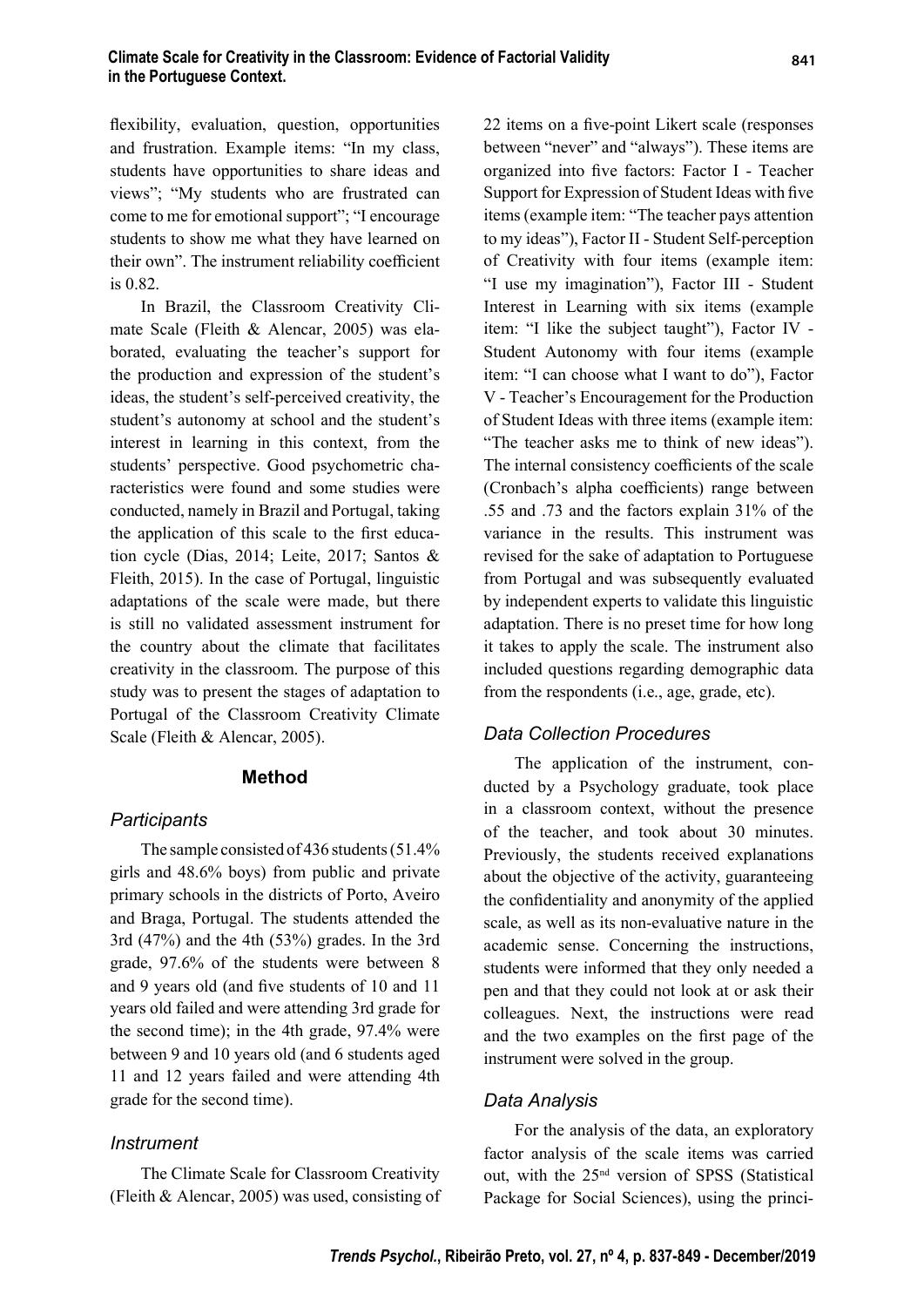pal components method and proceeding to a varimax rotation. The Cronbach's alpha reliability coefficient was also calculated.

## Ethical Procedures

Meetings were held with the directors of the schools, when the research instrument was presented, as well as the data collection and analysis process. The anonymity and confidentiality of all data were guaranteed. As part of the sample belongs to the public school network, authorization was requested from the Directorate General of Education the entity within the Portuguese Ministry of Education responsible for the implementation of policies regarding the curricular and didactic components of Portuguese education – to apply the scale in the research sample. At the same time, the responsible caregivers were asked to provide written authorization for their students' participation. The responsible teachers collected these authorizations.

#### Results

Table 1 presents the factor analysis results of the scale items. No more than 2% of missing cases were found per variable. A principal component analysis (PCA) using the Kaiser-Meyer-Olkin index (KMO) and Bartlett's Sphericity Test was done. The results allowed corroborating the adequacy of the correlation matrix, with the following values being observed: KMO = .92; Bartlett's Sphericity Test,  $\chi^2$  (231)  $= 2934,646$ ;  $p<0.001$ . No items were eliminated (.30 was used as the threshold of the saturation indices). The analysis resulted in the extraction of four factors and, thus, no factor emerged that corresponded to the Teacher's Encouragement for the Production of Student Ideas in the original version of the instrument. The factorial structure found explains 50.4% of the variance in the results. The first factor explains  $31.82\%$ and the remaining variance percentages are 6.85%, 6.38%, and 5.34%. All eigenvalues are superior to one. The items retained and organized according to the factor loading in the respective factor are listed in Table 1.

Factor I integrates seven items related to the Student Interest in Learning, integrating the six items from the original version and one item from the Self-perception of Creativity ("I'm proud of myself"). This item may not necessarily translate into a self-perception of creativity and has been inserted in this version as a consequence related to the learning experienced.

Factor II joins nine items and is named Teacher Support for Expression of Student Ideas, grouping the five items from the original version, three that belonged to the (eliminated) factor Encouragement for the Production of Ideas ("The teacher asks me to think about new ideas", "The teacher asks me to try when I do not know the answer to a question", "The teacher asks me to think about many ideas") and one item that belonged to the Student Autonomy factor in this same version ("The teacher asks me to show my work to the other students"). All items of this factor belonging to other factors in the original scale seem to fit into the Teacher Support for Expression of Student Ideas.

Factor III, named Student Self-perception of Creativity, grouped the three remaining items of the original scale. All items clearly refer to a student's self-assessment regarding the creativity dimensions.

Factor IV, corresponding to Student Autonomy, is organized into three remaining items that belonged to this factor in the original instrument. All items clearly translate expressions of student autonomy.

Next, an analysis of the results is presented, taking the items of each factor, indicating the mean and the standard deviation, along with the corrected correlation of the item with the total of the subscale (internal validity). This presentation looks at each dimension separately. Thus, in Table 2, the results of the same analysis for the items of the Factor Student Interest in Learning are presented. The averages in the items of this dimension are about four, approaching the extreme of the Likert scale used; even so, there is a good dispersion of results, with the standard deviation around the unit. The internal validity is satisfactory. On the whole, the alpha coefficient of this factor is .80.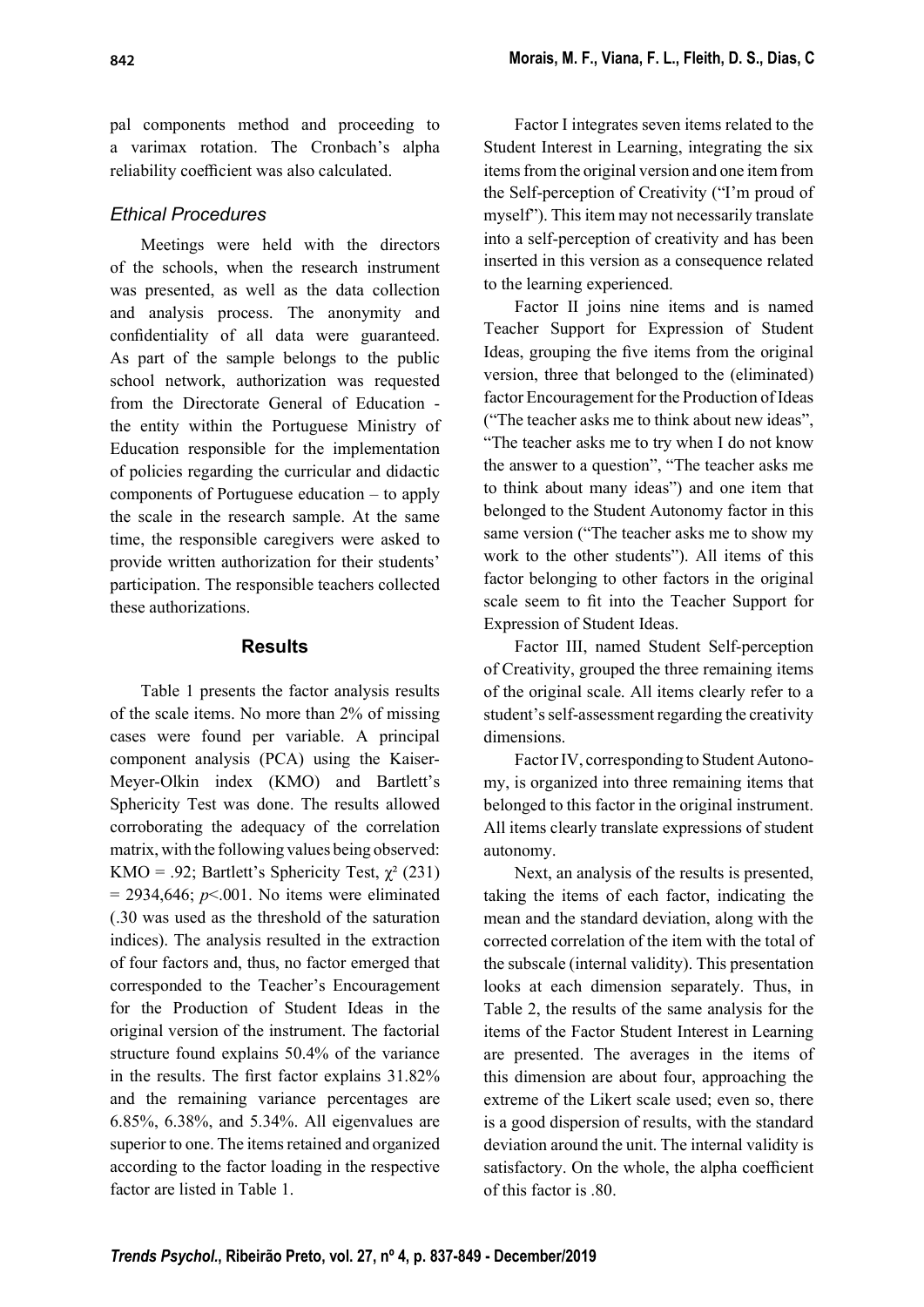#### Climate Scale for Creativity in the Classroom: Evidence of Factorial Validity in the Portuguese Context.

#### Table 1

Factor Analysis of the Scale Items

| Items                                                                                       |       | Factors     |      |      |                |  |
|---------------------------------------------------------------------------------------------|-------|-------------|------|------|----------------|--|
|                                                                                             | I     | $_{\rm II}$ | Ш    | IV   | h <sup>2</sup> |  |
| 1. The teacher pays attention to my ideas.                                                  |       | .71         |      |      | .55            |  |
| 3. My ideas are welcomed.                                                                   |       | .64         |      |      | .55            |  |
| 14. The teacher asks me to think of new ideas.                                              |       | .62         |      |      | .43            |  |
| 21. The teacher asks me to think of many ideas.                                             |       | .62         |      |      | .50            |  |
| 12. The teacher cares about what I have to say.                                             |       | .54         |      |      | .47            |  |
| 5. The teacher asks me to show my work to other students.                                   |       | .49         |      |      | .45            |  |
| 19. The teacher asks me to try when I do not know the answer to a question.                 |       | .49         |      |      | .42            |  |
| 7. The teacher gives me enough time to think about a story I have to write.                 |       | .44         |      |      | .42            |  |
| 2. I have a chance to participate in many activities.                                       |       | .42         |      |      | .34            |  |
| 13. I like the content taught.                                                              | .75   |             |      |      | .58            |  |
| 15. I learn about things that I really like.                                                | .70   |             |      |      | .58            |  |
| 18. I learn many things.                                                                    | .69   |             |      |      | .56            |  |
| 20. I am proud of myself.                                                                   | .58   |             |      |      | .45            |  |
| 11. When I start a task, I like to finish it.                                               | .57   |             |      |      | .41            |  |
| 9. Schoolwork is fun.                                                                       | .53   |             |      |      | .42            |  |
| 22. I use books for research when I want to know more about a topic.                        | .52   |             |      |      | .43            |  |
| 10. I have many ideas.                                                                      |       |             | .80  |      | .41            |  |
| 6. I think I am creative.                                                                   |       |             | .77  |      | .70            |  |
| 8. I use my imagination.                                                                    |       |             | .71  |      | .62            |  |
| 16. I can make choice about I want to do.                                                   |       |             |      | .72  | .56            |  |
| 17. I get so interested in my schoolwork that I do not know what is<br>happening around me. |       |             |      | .62  | .48            |  |
| 4. I try do things in different ways.                                                       |       |             |      | .56  | .46            |  |
| Eigenvalues                                                                                 | 7.00  | 1.51        | 1.40 | 1.18 |                |  |
| % Variance                                                                                  | 31.82 | 6.85        | 6.38 | 5.34 |                |  |

Table 3 describes the results in the items of the Teacher Support for Students Expression of Ideas dimension. The item scores suggest an average slightly superior to the midpoint of the scale, and an appropriate variance, as the standard deviation approaches the unit. On the other hand, all items seem to be positive and moderately correlated with the total of the subscale. The alpha coefficient of this nine-item factor corresponds to .80.

Table 4 shows the results for the items of the Factor Student Self-Perception of Creativity. As can be observed, the average item scores are slightly superior to the midpoint of the scale used and a good dispersion of the results is observed, with the standard deviation approaching the unit.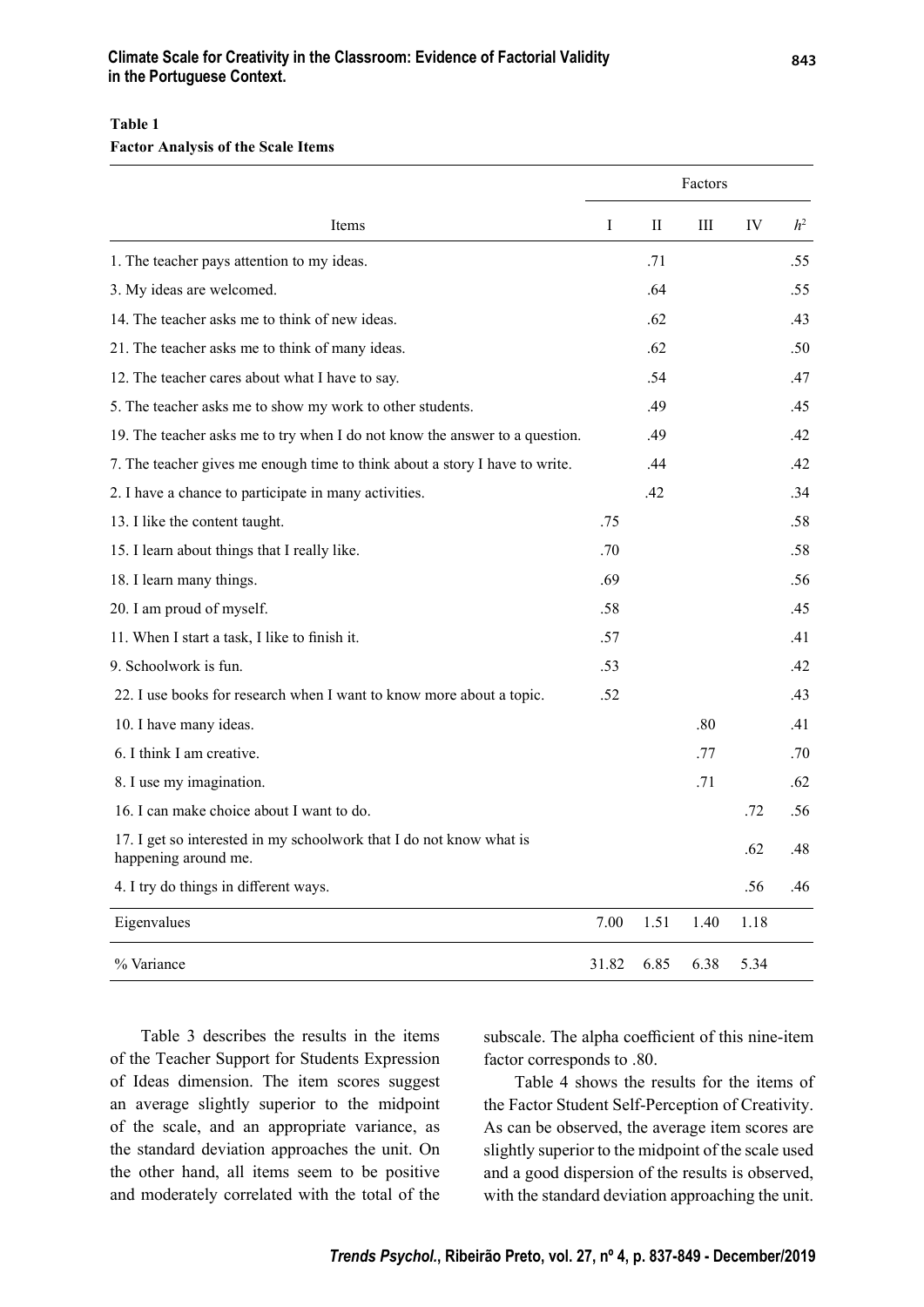| Items                                                                | $\boldsymbol{M}$ | SD    | itc |
|----------------------------------------------------------------------|------------------|-------|-----|
| 9. Schoolwork is fun.                                                | 4.14             | .934  | .59 |
| 11. When I start a task, I like to finish it.                        | 4.34             | .937  | .57 |
| 13. I like the content taught.                                       | 4.37             | .862  | .57 |
| 15. I learn about things that I really like.                         | 4.26             | .889  | .62 |
| 18. I learn many things.                                             | 4.68             | .615  | .58 |
| 20. I am proud of myself.                                            | 4.34             | .936  | .59 |
| 22. I use books for research when I want to know more about a topic. | 3.74             | 1.188 | .59 |
| Factor                                                               | 4.27             |       |     |

#### Table 2

## Items Analysis of the Student Interest in Learning Factor

#### Table 3

#### Items Analysis of the Teacher Support for Expression of Student Ideas Factor

| Items                                                                       | M    | SD    | itc |
|-----------------------------------------------------------------------------|------|-------|-----|
| 1. The teacher pays attention to my ideas.                                  | 4.08 | .919  | .56 |
| 2. I have a chance to participate in many activities.                       | 4.09 | .885  | .51 |
| 3. My ideas are welcomed.                                                   | 3.83 | 1.037 | .64 |
| 5. The teacher asks me to show my work to other students.                   | 3.21 | 1.155 | .52 |
| 7. The teacher gives me enough time to think about a story I have to write. | 4.35 | .867  | .60 |
| 12. The teacher cares about what I have to say.                             | 4.10 | 1.040 | .65 |
| 14. The teacher asks me to think of new ideas.                              | 3.86 | 1.049 | .53 |
| 19. The teacher asks me to try when I do not know the answer to a question. | 4.51 | .862  | .52 |
| 21. The teacher asks me to think of many ideas.                             | 4.51 | .862  | .53 |
| Factor                                                                      | 4.00 |       |     |

#### Table 4

#### Items Analysis of the Student Self-perception of Creativity Factor

| Items                     | M    | SD    | itc |
|---------------------------|------|-------|-----|
| 6. I think I am creative. | 3.86 | 1.034 | .57 |
| 8. I use my imagination.  | 4.23 | .933  | .57 |
| 10. I have many ideas.    | 3.57 | .033  | .56 |
| Factor                    | 3.88 |       |     |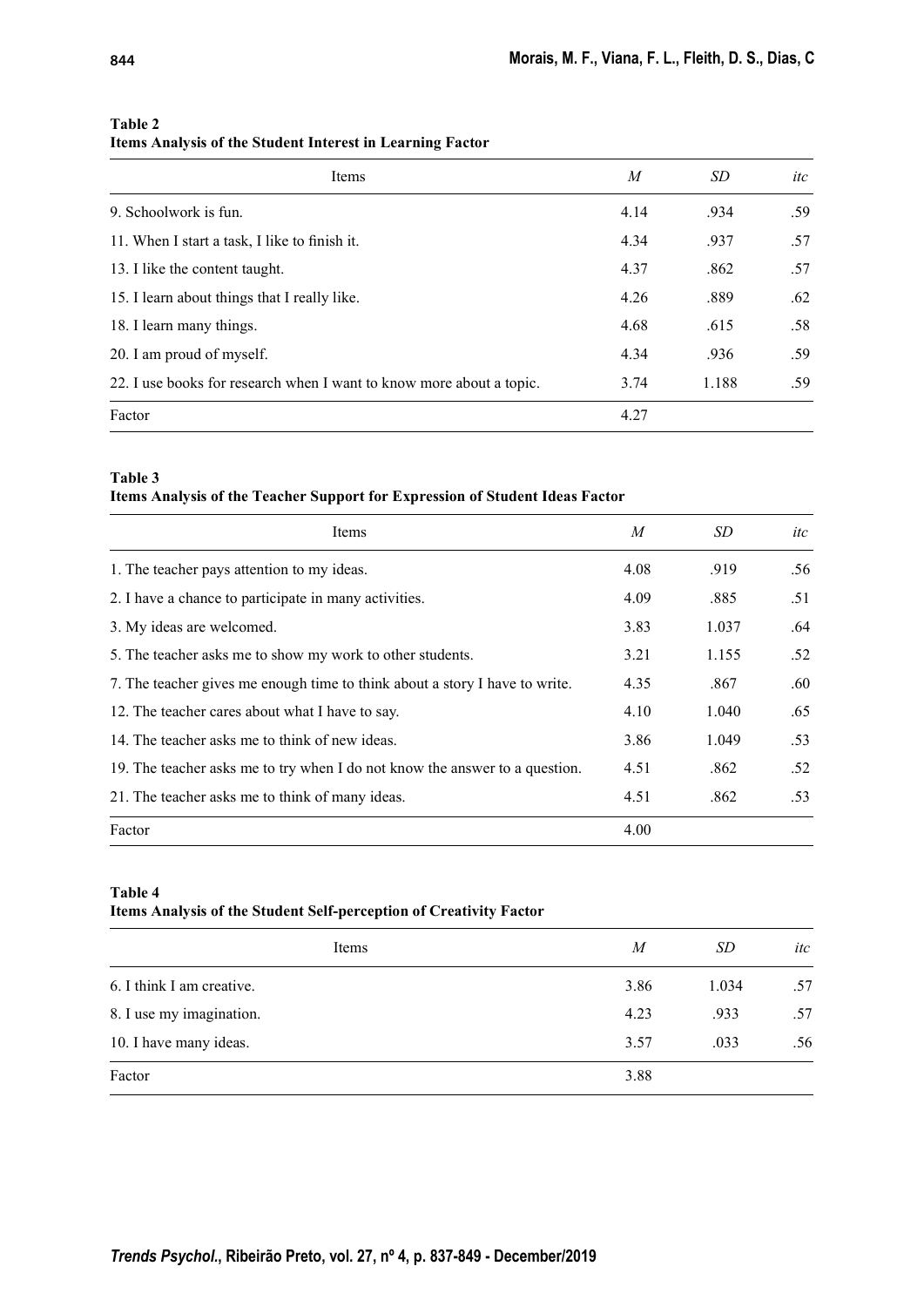The three items present moderate correlations with the total factor. The alpha reliability coefficient was good (.77).

Finally, Table 5 presents the results obtained in the items of the Student Autonomy dimension. The internal validity is satisfactory, always with item-total correlation values higher

Table 5 Items Analysis of the Student Autonomy Factor

than .38. The average item scores approximate the midpoint of the score distribution among five levels, and the dispersion of the results is satisfactory as illustrated by the standard deviation. It is the factor that demonstrates the lowest alpha reliability coefficient (.52), similar to the original scale.

| Items                                                                                       | M    | SD    | itc |
|---------------------------------------------------------------------------------------------|------|-------|-----|
| 4. I try to do things in different ways.                                                    | 3.45 | 1.118 | .46 |
| 16. I can make choices about what I want to do.                                             | 2.75 | 1.095 | .38 |
| 17. I get so interested in my schoolwork that I do not know what is<br>happening around me. | 3.21 | 1.226 | .51 |
| Factor                                                                                      | 3.14 |       |     |

The Classroom Creativity Climate Scale, in its Portuguese version, consists of 22 items, distributed in four factors. The internal consistency of the instrument is good, translating into a Cronbach alpha of .89.

### **Discussion**

The creative climate as a facilitator of individual creative abilities has been researched for decades (Amabile, 1996; Isaksen, 2007). It appears to be relevant in the school context, namely in the classroom (Beghetto & Kaufman, 2014; Davies et al., 2014). It is then important to identify promising and harmful conditions in this space, in order to change educational practices. One of the ways to examine the extent to which the classroom climate favors creativity is through student assessment (Alencar, Bruno-Faria, & Fleith, 2014; Nakano, 2018). There is a limited number of instruments to put this evaluation in practice though. This scenario led us to develop the present study, aiming to adapt a scale to assess the creative climate in the classroom for Portuguese children in the first cycle of education.

In view of the Brazilian version of the Classroom Creativity Climate Scale (Fleith & Alencar, 2005), four factors were maintained: Student Interest in Learning, Support for Expression of Student Ideas, Self-perception of Creativity, Student Autonomy) and one was eliminated (Teacher's Encouragement for the Production of Student Ideas). The instrument also maintained the original 22 items, answered on a five-point Likert scale. Although these four factors correspond to the factors the authors identified in the original version of the scale and the total number of items remained the same, there was not a total match of the items with the factors in both versions and one factor was eliminated. It was observed that, in both Portuguese and Brazilian versions, the factor with the lowest average was Student Autonomy, which may indicate the need for this facet to be further encouraged at this level of education or a lesser understanding of the children in this age group about the concept involved in this factor. With regard to the highest average, the factor Student's Interest in Learning ranked highest in the two versions. Similar results were found in a Brazilian study conducted by Fleith (2016) involving 4<sup>th</sup> grade students. The psychometric characteristics of the instrument were good and there were very satisfactory indicators of internal consistency of the items (three factors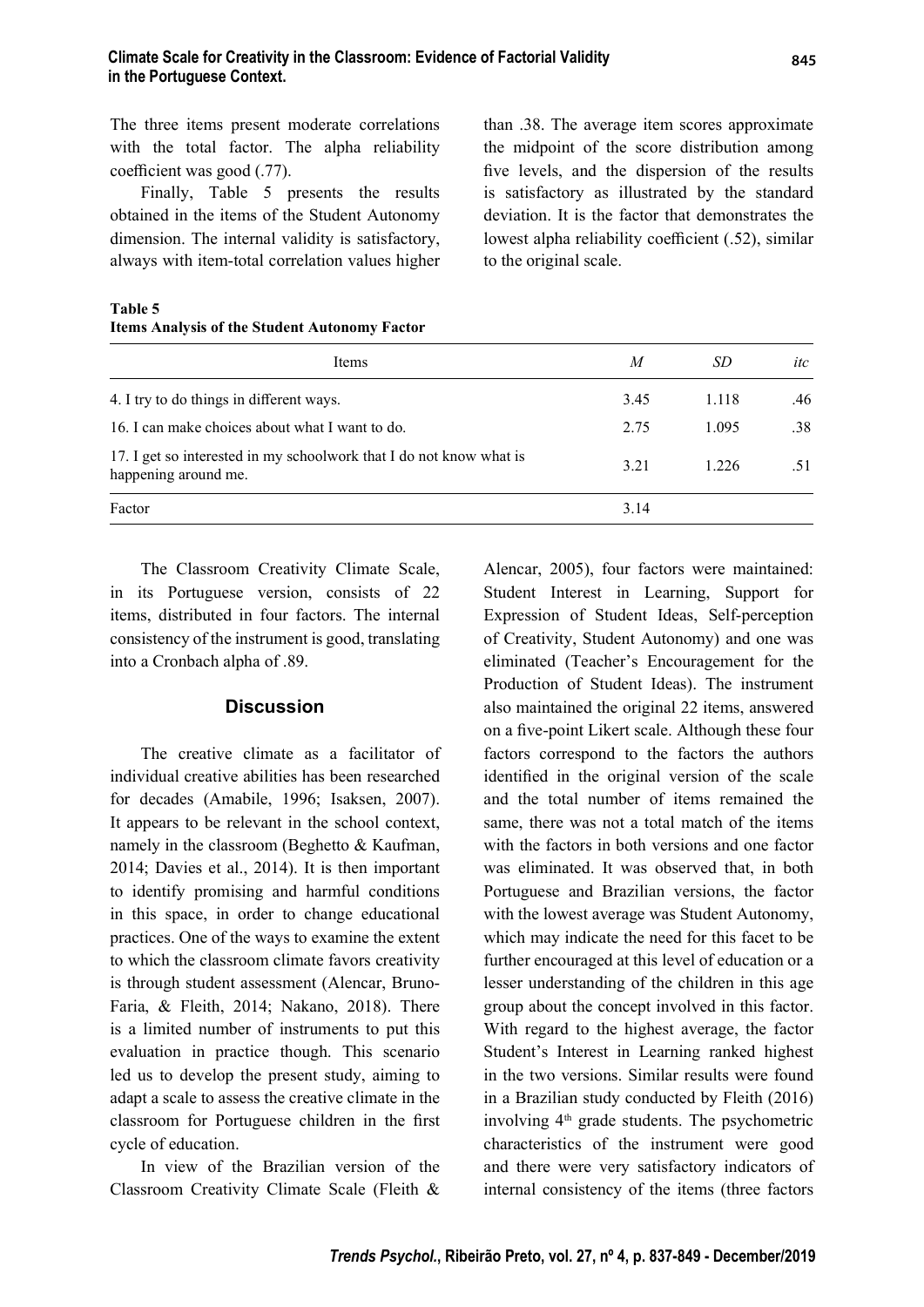with Cronbach's alpha between .77 and .80), except for one (alpha of .52, corresponding to one of the factors with a reduced number of items). The factorial structure studied explained 50.4% of the variance in the results. The results obtained in this study suggest that the Classroom Creativity Climate Scale can be applied to the student population in the last years of the first cycle of education in Portugal. This instrument can be useful in research on these individuals' perception about the teachers' practices to encourage creativity and on the self-evaluation of creativity. It will also be relevant to systematize knowledge for continuing teacher training, an important process for these professionals to facilitate creativity in their practices (Alencar, 2015).

Further research using this instrument is relevant in Portugal, using broader samples, particularly considering more advanced students, as children in the first years of the first cycle may have difficulty understanding the scale items (Fleith, 2010). Studies comparing gender, school years or types of schools (public/private) may also help improve classroom practices towards facilitating creativity. Another suggestion is to correlate the four factors measured by the instrument with other variables related to creativity such as motivation, thinking styles, self-concept, and personality traits (Alencar et al., 2016; Amabile, 1996; Cropley, 2015). Furthermore, future studies can be conducted in order to examine the convergent validity of the instrument with other scales. A structural equation modeling analysis may be used to confirm the structure that was found in the present study. As limitations of the study, we highlight a lower reliability coefficient in the Student Autonomy factor. Perhaps a review of the wording of the items, or the preparation and insertion of new items, may somewhat reverse this situation. Other limitations are the administration of selfreport measures alone (social desirability may influence the responses) and the use of nonprobabilistic sample. From the viewpoint of the practical implications of the research, it is worth emphasizing the usefulness of the scale for diagnostic purposes in Portuguese schools, considering the extent to which creativity has been implemented in classrooms, generating indicators that can support actions to reformulate or maintain pedagogical strategies for creativity.

This instrument may offer educators information to aid in the design of learning environment that could enhance student's creativity. Its focus is on the assessment of the classroom environment instead of the individual level of creativity. Nowadays, it is imperative to invest in the transition from standardized and traditional teaching to a paradigm of creative education (Beghetto & Kaufman, 2016). It is hoped that it will help to meet the challenges of 21st-century classrooms (Patston, Cropley, Marrone, & Kaufman, 2017).

## Authors' Contributions

Substantial contribution in the concept and design of the study: Fatima Morais.

Contribution to data collection: Fernanda Viana; Carla Dias.

Contribution to data analysis and interpretation: Fernanda Viana; Fatima Morais.

Contribution to manuscript preparation: Denise Fleith.

Contribution to critical revision, adding intelectual content: Denise Fleith.

### Conflicts of interest

The authors declare that they have no conflict of interest related to the publication of this manuscript.

#### References

- Alencar, E. M. L. S. (2015). Promoção da criatividade em distintos contextos: Entraves e desafios. In M. F. Morais, L. Miranda, & S. Wechsler (Eds.), Criatividade: Aplicações práticas em contextos internacionais (pp. 15-32). São Paulo, SP: Vetor.
- Alencar, E. M. L. S., Braga, N. P., & Marinho, C. D. (2016). Como desenvolver o potencial criador. Petrópolis, RJ: Vozes.
- Alencar, E. M. L. S., Bruno-Faria, M. F., & Fleith, D. S. (2014). The measurement of creativity: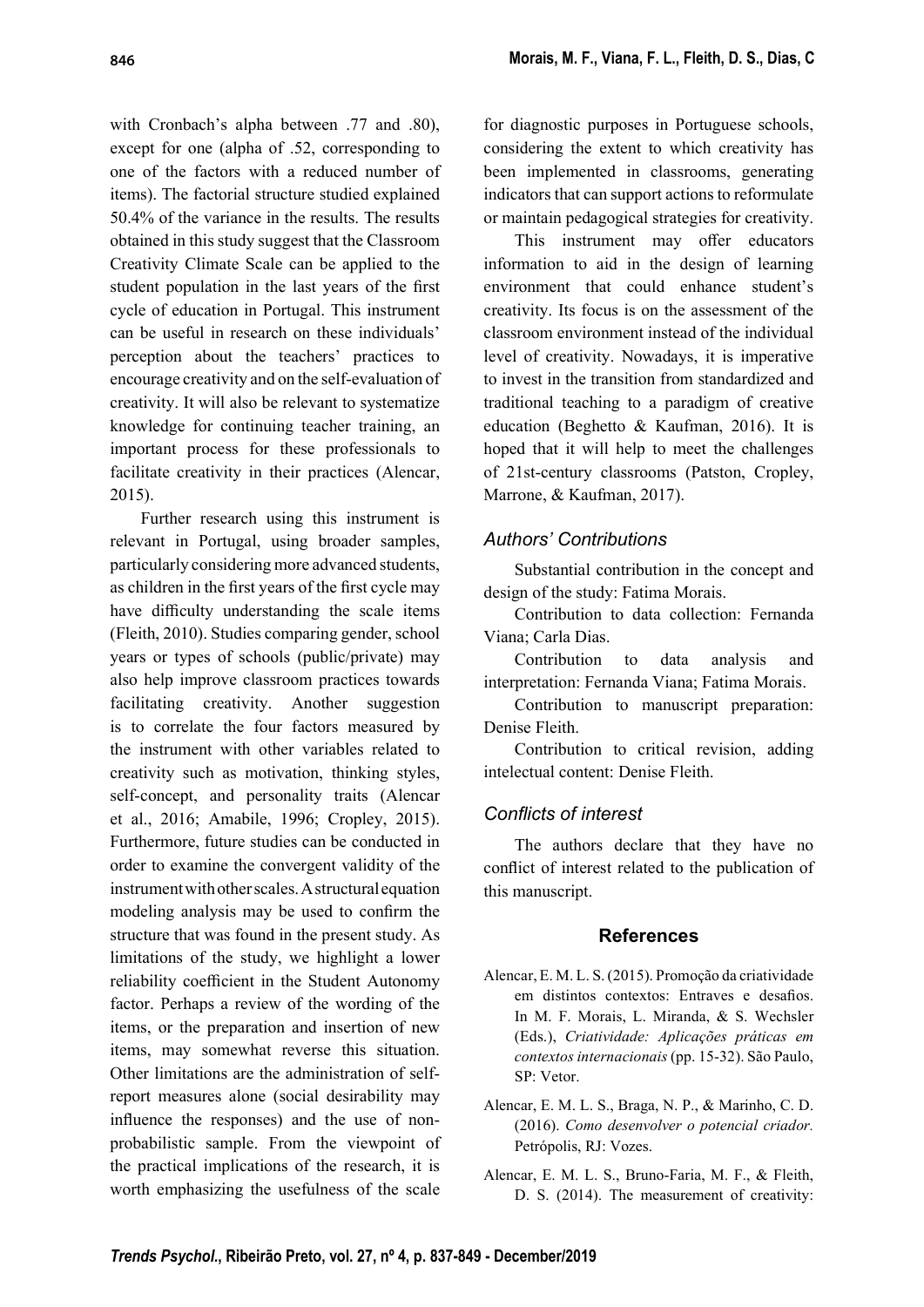Possibilities and challenges. In E. M. L. S. Alencar, M. F. Bruno-Faria, & D. S. Fleith (Eds.), Theory and practice of creativity measurement (pp. 1-20). Waco, TX: Prufrock Press.

- Alencar, E. M. L. S., & Formiga-Sobrinho, A. B. (2017). A gestão da criatividade. Curitiba, PR: Prismas.
- Amabile, T. M. (1996). Creative in context. Boulder, CO: Westview Press.
- Baer, J. (2016). Domain specificity of creativity. London: Academic Press.
- Bahia, S., & Trindade, J. P. (2013). Transformar o velho em novo: A integração da criatividade na educação. In F. H. Piske & S. Bahia (Eds.), Criatividade na escola: O desenvolvimento de potencialidades, altas habilidades e talentos (pp. 15-32). Curitiba, PR: Juruá .
- Beghetto, R. A., & Kaufman, J. C. (2014). Classrooms contexts for creativity. High Ability Studies, 25(1), 53-69. doi: 10.1080/13598139.2014.905247
- Beghetto, R. A., & Kaufman, J. C. (Eds.). (2016). Nurturing creativity in the classroom. New York: Cambridge University Press.
- Beghetto, R. A., & Plucker, J. A. (2016). Revisiting the relationship among schooling, learning, and creativity. In J. C. Kaufman & J. Baer (Eds.), Creativity and reasoning in cognitive development (pp. 72-91). New York: Cambridge University Press.
- Besançon, M., Lubart, T., & Barbot, B. (2013). Creative giftedness and educational opportunities. Educational and Child Psychology, 30(2), 79- 88. Retrieved from http://public-montessori. org/wp-content/uploads/2017/03/Besancon-Lubart-Barbot-2013-Creative-giftedness-andeducational-opportunities.pdf
- Bramwell, G., Reilly, R. C., Lilly, F. R., Kronish, N., & Chennabathni, R. (2011). Creative teacher. Roeper Review, 33(1), 228-238. doi: 10.1080/02783193.2011.603111
- Cho, H., Pemberton, C. L., & Ray, B. (2017). An exploration of the existence, value and importance of creativity education. Current Issues in Education, 20(1). Retrieved from http://cie.asu.edu/ojs/index.php/cieatasu/article/ view/1537
- Cropley, A. (2015). Creativity in education and learning. A guide for teachers and educators. New York: Routledge
- Davies, D., Jindal-Snape, D., Digby, R., Howe, A., Collier, C., & Hay, P. (2014). The roles and development needs of teachers to promote creativity: A systematic review of literature. Teaching and Teacher Education, 41(1), 34-41. doi: 10.1016/j.tate.2014.03.003
- Dias, C. A. F. (2014). Criatividade no Ensino Básico: Um olhar sobre as representações de alunos e de professores em escolas de diferentes contextos socioeconômicos (Master's thesis, Universidade do Minho, Instituto de Educação, Braga, Portugal).
- Fleith, D. S. (2010). Avaliação do clima para a criatividade em sala de aula. In E. M. L. S. Alencar, M. F. Bruno-Faria, & D. S. Fleith (Eds.), Medidas de criatividade (pp. 55-66). São Paulo, SP: Artmed.
- Fleith, D. S. (2016). Criatividade, motivação para aprender, ambiente familiar e superdotação: Um estudo comparativo (Special issue). Psicologia: Teoria e Pesquisa, 32, 1-9. doi: 10.1590/0102-3772e32ne211
- Fleith, D. S., & Alencar, E. M. (2005). Percepção de alunos do ensino fundamental quanto ao clima de sala de aula para criatividade. Psicologia em Estudo, 11(3), 513-521. Retrieved from http:// www.scielo.br/pdf/pe/v11n3/v11n3a06
- Fleith, D. S., & Morais, M. F. (2017). Desenvolvimento e promoção da criatividade. In L. S. Almeida (Ed.), Criatividade e pensamento crítico: Conceito, avaliação e desenvolvimento (pp. 45-73). Porto, Portugal: Centro de Estudos e Recursos em Psicologia.
- Glaveanu, V. P. (2018). Educating which creativity? Thinking Skills and Creativity, 27(1), 25-32. doi: 10.1016/j.tsc.2017.11.006
- Grohman, M. G., & Snyder, H. T. (2017). Why do we create? The roles of motivation, mindset, and passion in human creativity. In J. A. Plucker (Ed.), Creativity & innovation. Theory, research, and practice (pp. 165-179). Waco, TX: Prufrock Press.
- Guilford, J. P. (1950). Creativity. American Psychologist, 5(9), 444-454. doi: 10.1037/ h0063487
- Harris, A., & de Bruin, L. R. (2018). Secondary school creativity, teacher practice and STEAM education: An international study. Journal of Educational Change, 19(2), 153-179. doi: 10.1007/s10833-017-9311-2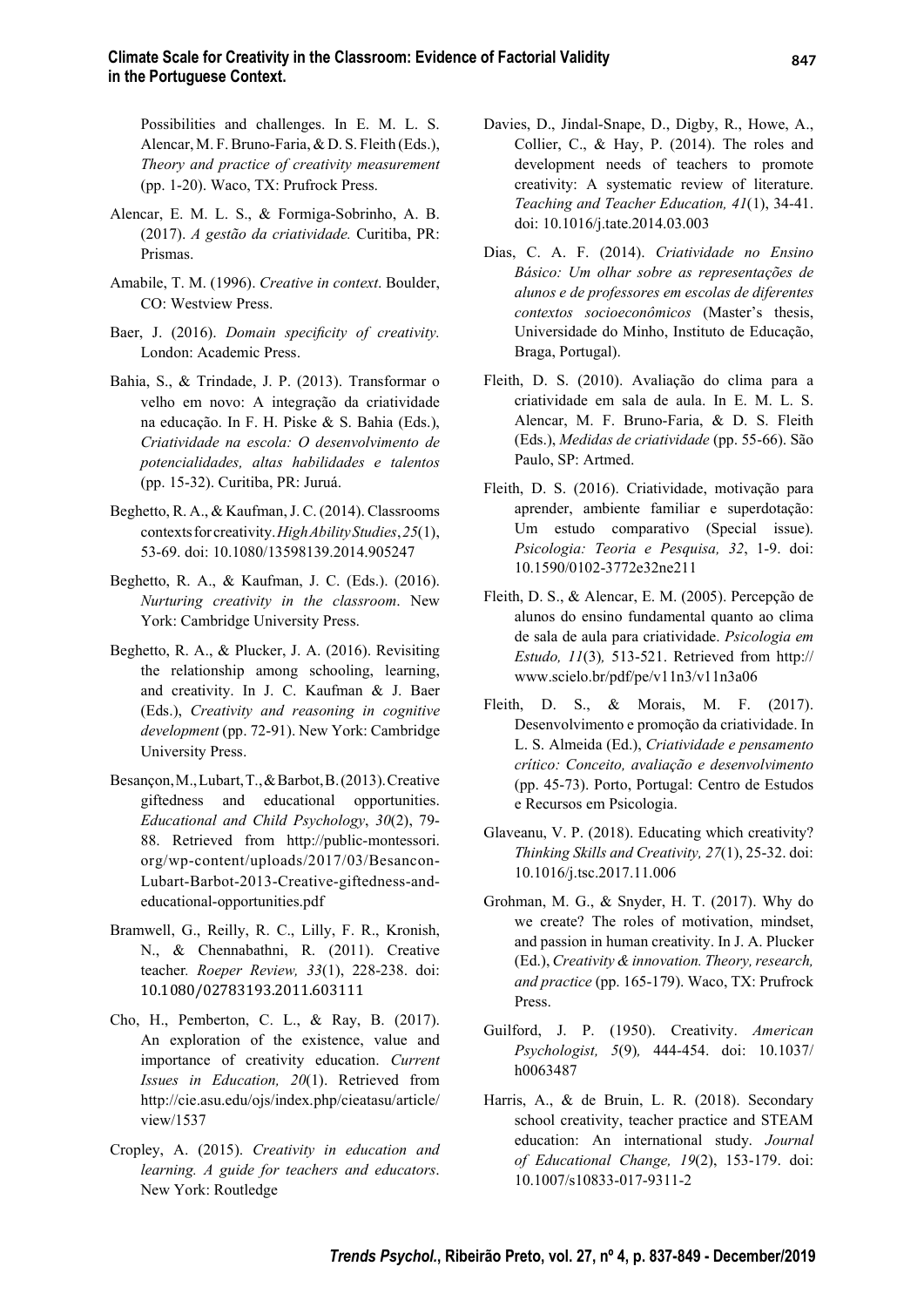- Hennessey, B. A., & Amabile, T. (2010). Creativity. Annual Review of Psychology, 61(1), 569-598. doi: 10.1146/annurev.psych.093008.100416
- He, W., & Wong, W. (2015). Creativity slump and school transition stress: A sequential study from the perspective of the cognitive-relational theory of stress. Learning and Individual Differences, 43(1), 185-190. doi: 10.1016/j. lindif.2015.08.034
- Hong, H. Y., Chang, Y. H., & Chai, C. S. (2014). Fostering a collaborative and creative climate in a college class trough idea-centered knowledge building. Instructional Science, 42(3), 389-407. doi: 10.1007/s11251-013-9289-y
- Isaksen, S. (2007). The climate for transformation: Lessons for leaders. Creativity and Innovation Management, 16(1), 3-15. doi: 10.1111/j.1467- 8691.2007.00415.x
- Jesus, S. N., Rus, C., Lens, W., & Imaginário, S. (2013). Creativity and intrinsic motivation: A meta-analysis of the studies between 1990-2010. Creativity Research Journal, 25(1), 80-84. doi: 10.1080/10400419.2013.752235
- Kaufman, J. C. (2016). Creativity 101. New York: Singer.
- Krumm, G. L., Vargas-Rubilar, J. A., Lemos, V. N., & Oros, L. B. (2015). Percepción de la creatividad en niños, padres y pares: efectos en la producción creativa. Pensamiento Psicologico, 13(2), 21- 32. http://dx.doi.org/10.11144/Javerianacali. PPSI13-2.pcnp
- Lambert, P. A (2017). Understanding creativity. In J. B. Cummings & M. L. Blatherwick (Eds.), Creative dimensions in teaching and learning in the 21st century. Advances in creativity and Giftedness (pp. 1-21). Rotterdam, The Netherlands: Sense. doi: 10.1007/978-94- 6351-047-9\_1
- Leite, C. (2017). Criatividade e representações do clima criativo em sala de aula: Um estudo exploratório no 1º ciclo do Ensino Básico (Master's thesis, Universidade do Minho, Instituto de Educação, Braga, Portugal).
- Miller, A. L., & Dumford, A. D. (2014). Creative cognitive processes in Higher Education. The Journal of Creative Behaviour, 48, 1-17. doi: 10.1002/jocb.77
- Morais, M. F., & Fleith, D. S. (2017). Conceito e avaliação da criatividade. In L. S. Almeida (Ed.),

Criatividade e pensamento crítico. Conceito, avaliação e desenvolvimento (pp. 19-44). Braga, Portugal: Centro de Estudos e Recursos em Psicologia.

- Nakano, T. C. (2018). A criatividade pode ser medida? Reflexões sobre métodos utilizados e questões envolvidas. Arquivos Brasileiros de Psicologia, 70(1), 128-145. Retrieved from http://pepsic.bvsalud.org/scielo.php?script=sci\_ arttext&pid=S1809-52672018000100010&lng= pt&nrm=iso&tlng=pt
- Nehardani, H., Mormoosavi, S. Sani, A., Tabarraei, Y., & Ghodrati (2013). Studying the personal creativity barriers in the students of Sabzevar Medical Sciences University. International Journal of Advanced Studies in Humanities and Social Science, 1(10), 1566-1572. Retrieved from http://ijashss.com/upload/IJASHSS-2013-%20 SI-1007.pdf
- Omdal, S., & Graefe, A. K. (2017). Investing in creativity in students: The long and short (term) of it. In J. A. Plucker (Ed.), Creativity & innovation. Theory, research, and practice (pp. 205-221). Waco, TX: Prufrock Press.
- Patston, T. J., Cropley, D., Marrone, R. L., & Kaufman, J. C. (2017). Teacher self-concepts of creativity: Meeting the challenges of the 21st century classroom. The International Journal of Creativity & Problem Solving, 27(2), 23- 34. Retrieved from http://go.galegroup.com/ ps/anonymous?id=GALE%7CA533556209 &sid=googleScholar&v=2.1&it= r&linkaccess= abs&issn=22890408&p =AONE&sw=w.
- Richardson, C., & Mishra, P. (2018). Learning environments that support student creativity: Developing the SCALE. Thinking Skills and Creativity, 27(1), 45-54. doi: 10.1016/j. tsc.2017.11.004
- Romo, M. (2008). Creatividad en los domínios artísticos y científicos y sus correlatos educativos. In M. F. Morais & S. Bahia (Eds.), Criatividade e educação: Conceitos, necessidades e intervenção (pp. 65-90). Braga, Portugal: Psiquilíbrios.
- Runco, M. A. (2014). Creativity: Theories and Themes: Research, Development and Practice. San Diego, CA: Academic Press.
- Runco, M., & Jaeger, G.  $(2012)$ . The standard definition of creativity. Creativity Research Journal, 24(1), 92-96. doi: 10.1080/10400419.2012.650092